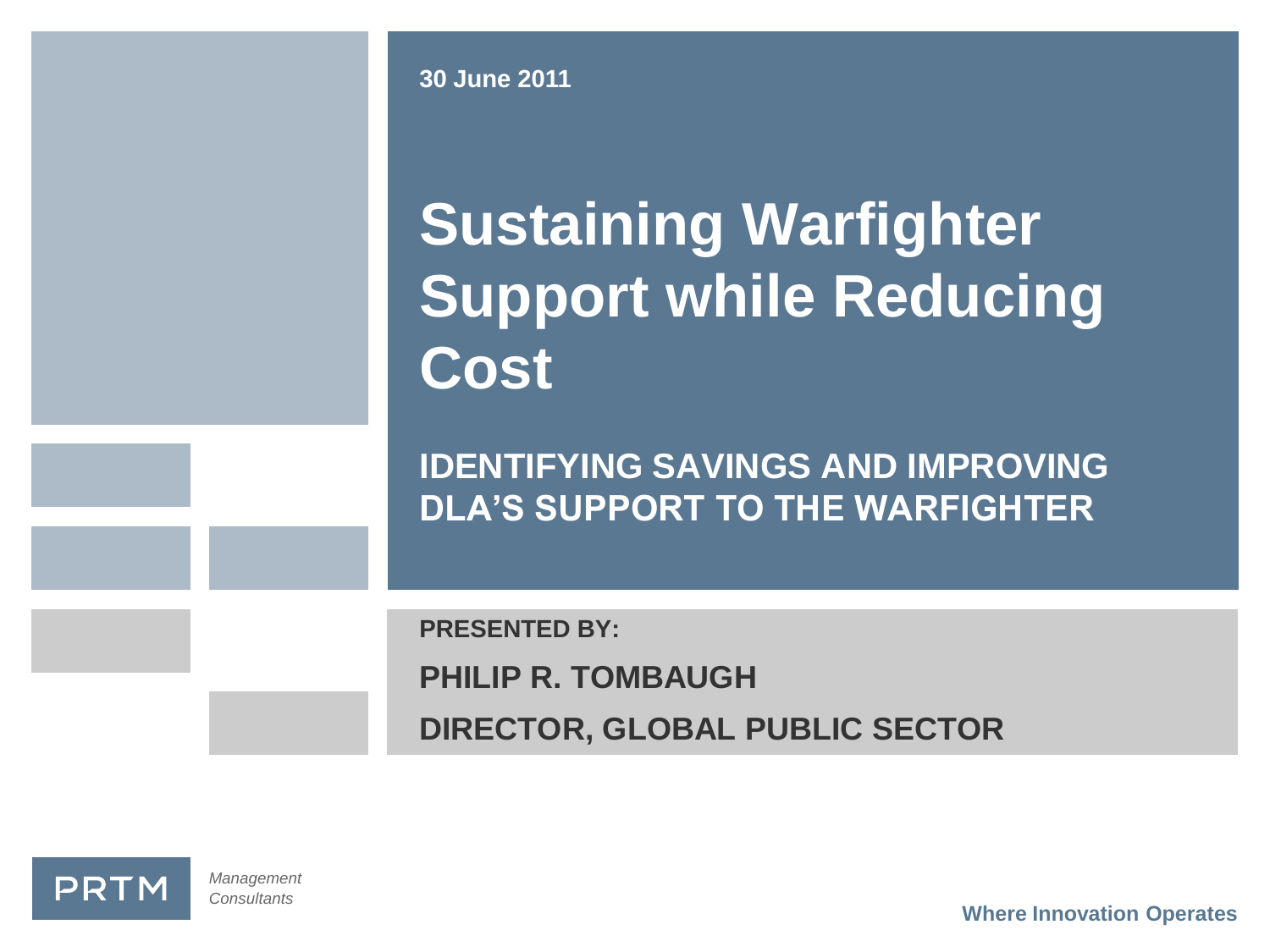### **Dramatically Decreasing Budgets Will Require Significant Behavior Change**

#### **Mandates for dramatic improvements exist**

- Under Secretary Ashton B. Carter:
	- "We cannot support our troops…unless we achieve greater efficiency"
	- "DO MORE WITHOUT MORE"

#### **\$100B U.S. defense spending cut is just the start…\$200B? \$400B?**

- Culture change is required
- **Industry Best-In-Class supply chain management** costs are less than  $6\%$  of sales<sup>1</sup>
- Adaptive logistics and flexible supply chains are key

#### **Customers will look for alternatives if they can't find value within DoD**

*Anyone can be low-cost and low-performance – DoD must strive to deliver top performance at best value*

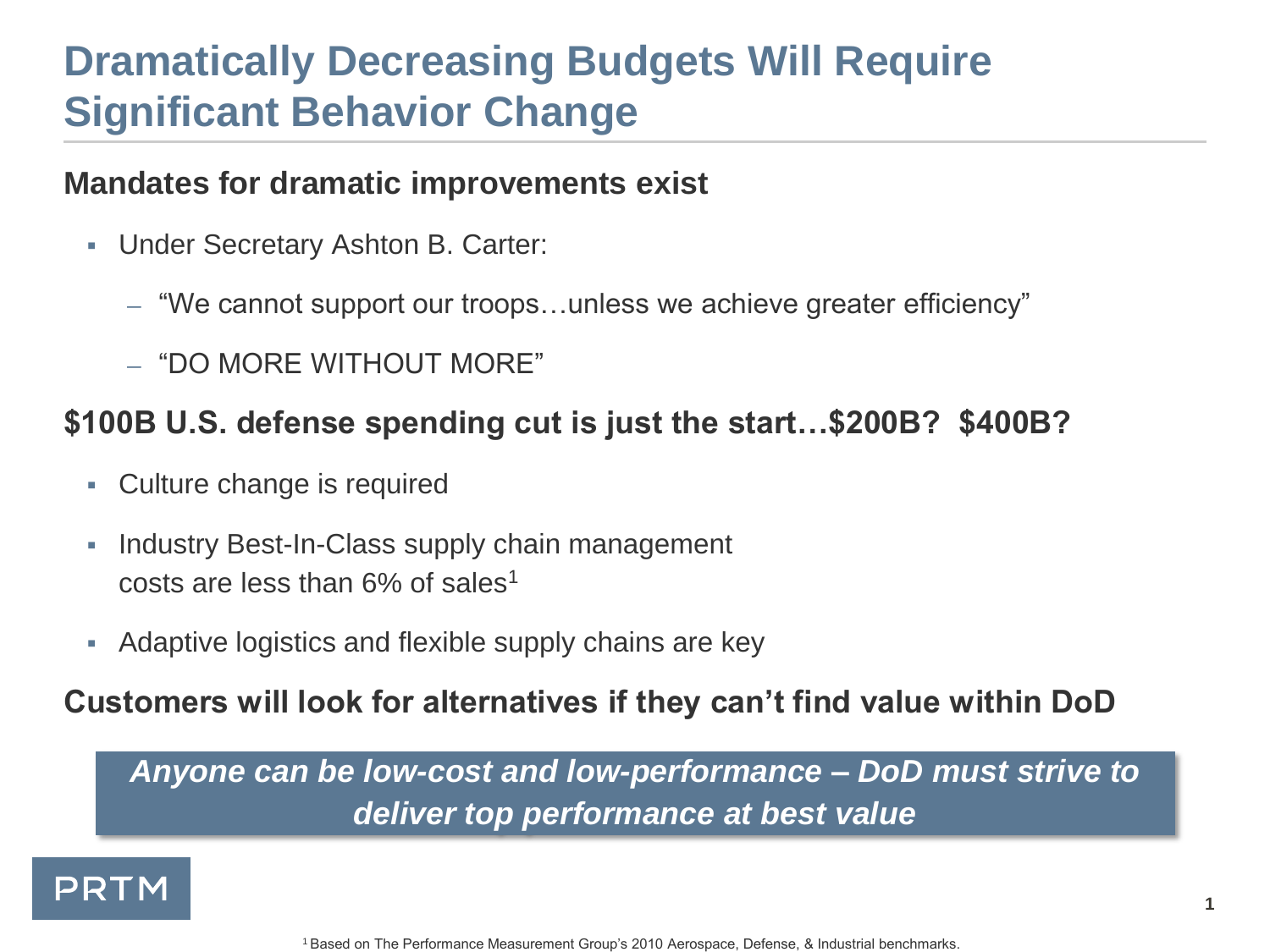## **PRTM Gained Significant Insights from its** *2011 Commercial Global Supply Chain Trends Study*

**The study identified supply chain flexibility as a key to supply chain optimization**

**Five themes were identified for how to optimize in a downturn:**



**Although DoD's mission is different from industry's, increased pressures for improved service at lower costs offer a window of opportunity to adopt relevant commercial practices**

### **PRTM**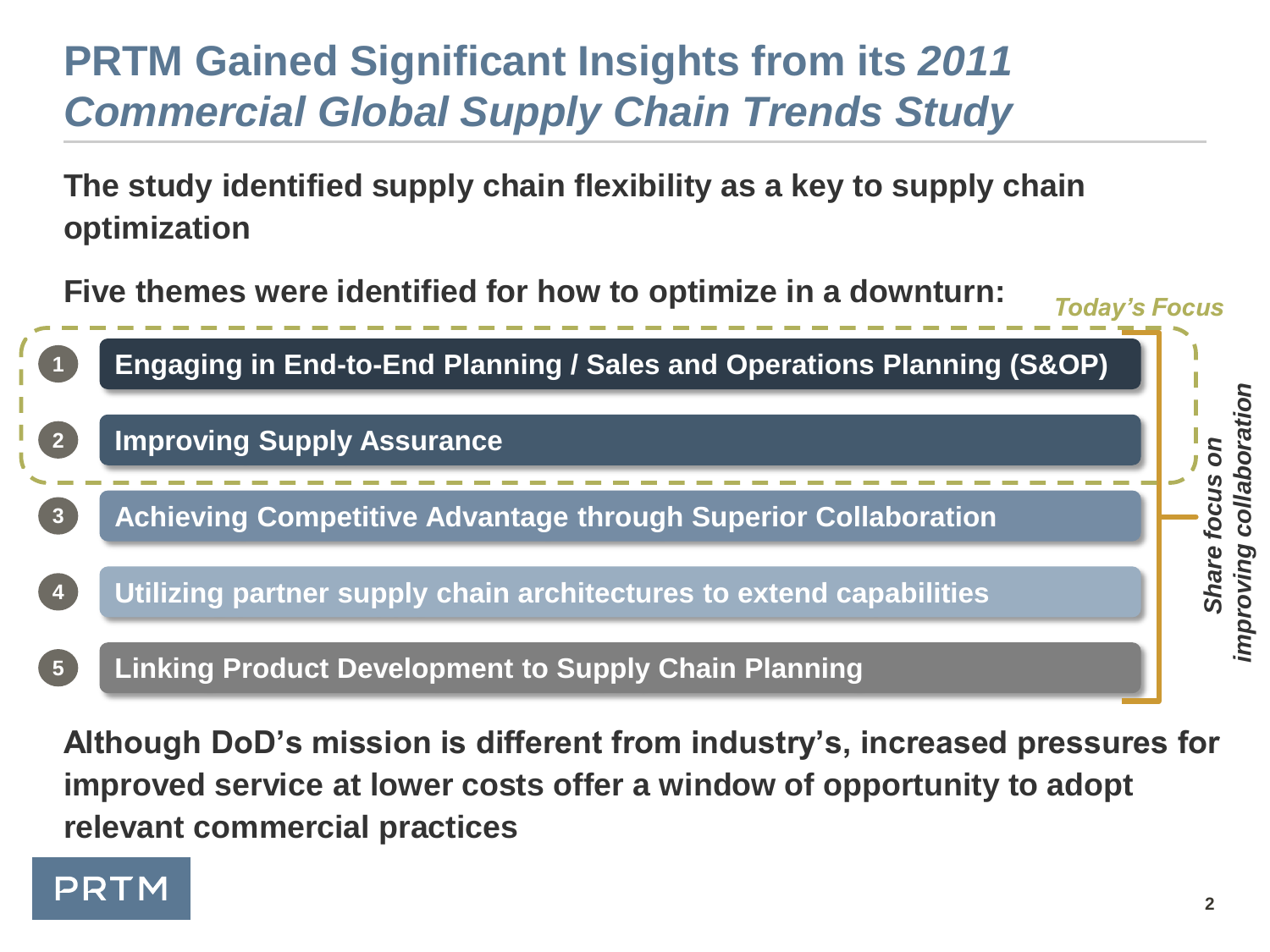### **Tangible Benefits are Realized from Implementing Collaborative Planning Practices**

#### **1 Engaging in End-to-End Planning / Sales and Operations Planning (S&OP)**

**89% of industry leaders have implemented mature collaborative planning practices that involve all key organizational functions and partners**

#### **Several opportunities exist for DLA to improve planning:**

- Increase detailed understanding of future customer demand and criticality
- Focus inventory positioning model on customer-facing considerations
- Measure wait time and reliable on-time delivery from customer's perspective

*Focus on understanding future customer demand and delivering total value to the customer*

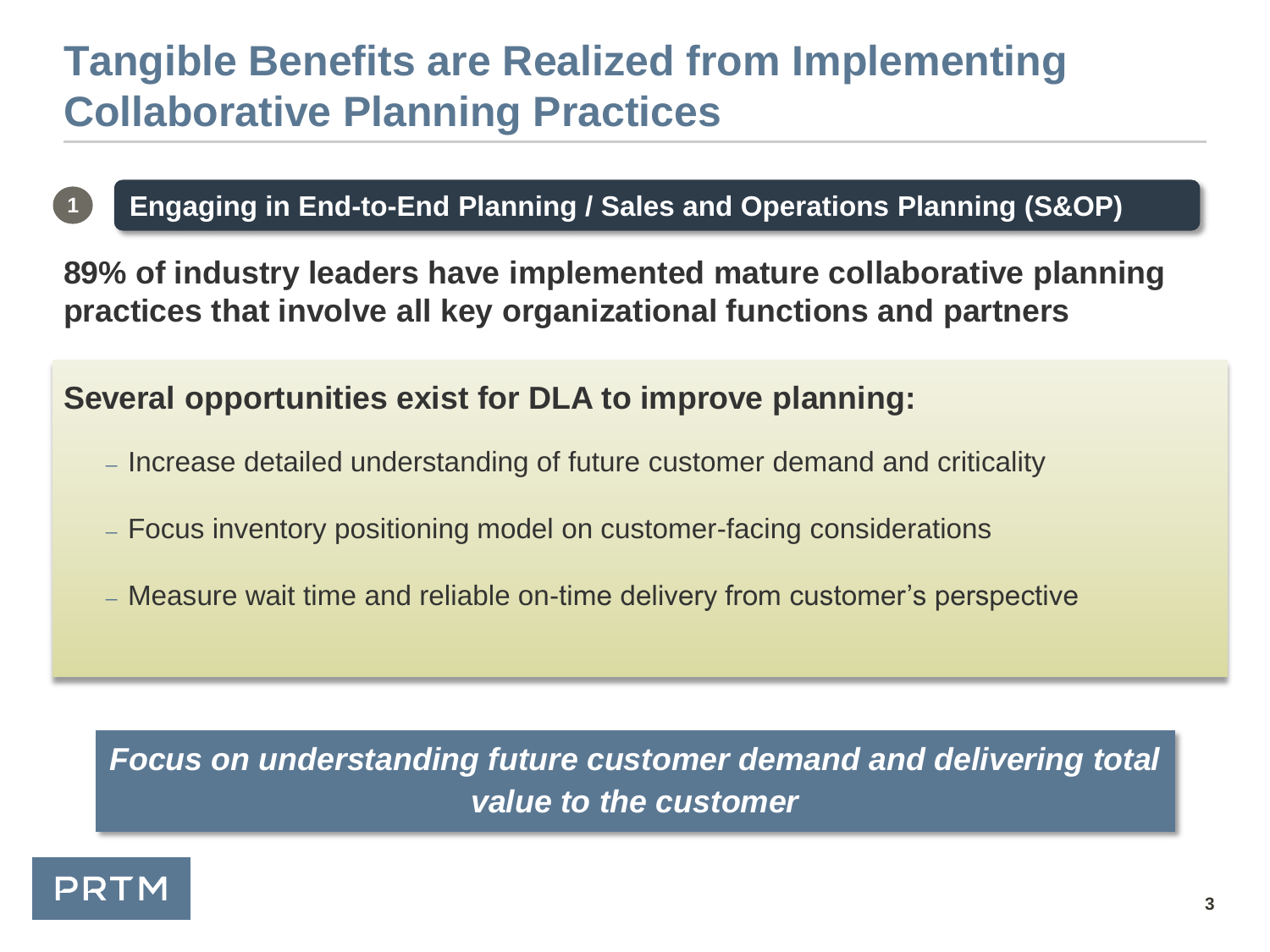### **Study Participants Regard Supply Assurance as a Primary Lever to Increase Flexibility**

#### **2 Improving Supply Assurance**

**Supply assurance is a supplier's ability to deliver goods to respond to a customers' needs**

**78% of aerospace companies view supply assurance as critical to ensuring flexibility due to their high dependence on suppliers/partners**

**Several opportunities exist for DLA to improve supply assurance:**

- Work internally to streamline contracting processes
- Work with suppliers to improve on-time delivery

*Focus on streamlining contracting processes while also holding suppliers accountable*